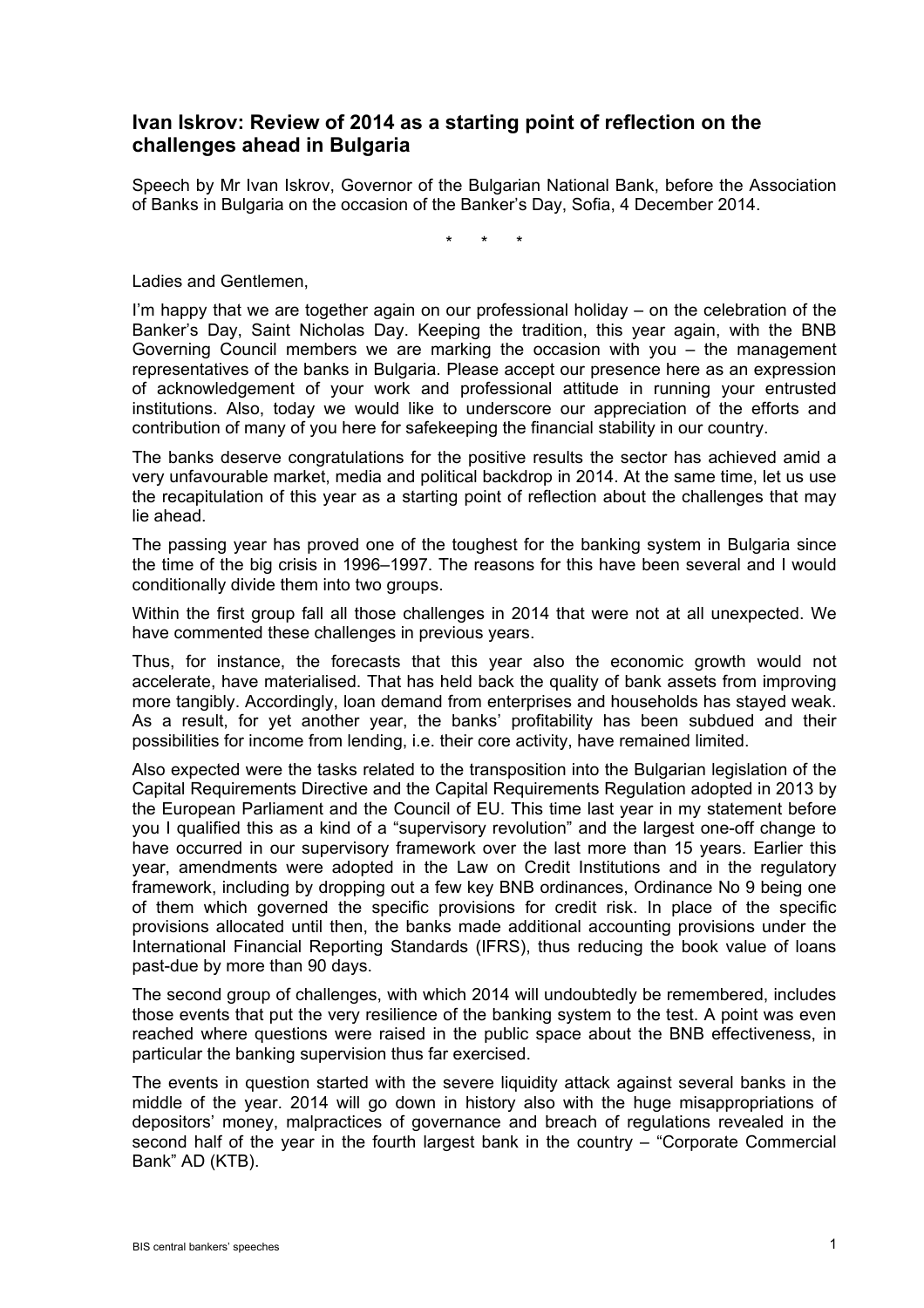The KTB case was finally resolved with the effective application of the statutory guarantee on deposits. By coincidence, exactly today, 4 of December 2014, the long-awaited payment of guaranteed deposits with KTB has started. The depositors in this bank had no access to their deposits for a very long time. The central bank truly wished to see the KTB issues resolved in the shortest time possible. Unfortunately, as it is well known, with a large part of the documentation missing and the absence of legal means for quick restructuring of KTB, voluminous actions were needed to restore the credit files in KTB. Gathering this information was a necessary condition for the independent auditors to perform a complete analysis and assessment of KTB assets. Without such analysis and assessment, the actual status of KTB's capital position could not be determined and, respectively, the BNB Governing Council could not have the legal grounds to adopt the necessary decisions.

On 12 December, CB Victoria will also open for business and its depositors will have access to all their deposits there.

The very scale and power of manifestation of the problems in 2014 were unprecedented and unpredictable. The banking sector in Bulgaria, however, had the huge advantage of meeting the critical times prepared and in excellent condition – just as it coped to meet the global crisis several years before. Our banks had managed to accumulate high liquidity and capital buffers owing to their sound governance and the BNB's focused conservative policy over the years. The available buffers plus the measures taken since June by both the BNB and the government, as well as by the banks, helped safeguard the banking and the overall financial stability in the country. This way, the KTB crisis remained an isolated case and did not affect the operation of the rest of the banking sector.

A proof of this is the depositors' behaviour who continued to entrust their savings to the banks despite the occasionally irresponsible public speaking against the banking sector and the incessant public attacks on the BNB. Only household deposits picked up by BGN 2.8 billion (7.8%) annually to October, exceeding the stock of deposits in May (the last month before placing KTB and CB Victoria under special supervision). This clearly indicates restored confidence in the system.

Besides, the banking system is about to end the year with excellent capital adequacy and liquidity indicators. I say the banking system, meaning all banks, excluding KTB and CB Victoria. As at September, the total capital adequacy ratio stood at 22.16%, and only Tier 1 capital ratio was 19.91% (just to remind you that the EU provisions in the New Basel Capital Accord, also known as "Basel III", require 8% total capital adequacy and 6% tier 1 capital ratio, respectively). The liquid assets-to-liabilities ratio in the banking system as at October reached 29.75%.

In 2014 the share of non-performing exposures past-due for more than 90 days has continued to stabilise. At the end of October this year, at system level, their book value was 10.62% of the system's loan portfolio book value (i.e. practically the same as at the end of 2013 when their share was 10.28%). The balance-sheet share of non-performing exposures reflects the already provisioned risk through the impairments already made. The provisioning level itself is high, with a total of BGN 5–6 billion provisions in the form of impairments allocated by the banking sector under IFRS until October.

The banking system continues to generate profit, which is a source of additional capitalisation and is thus a reserve for maintaining stability. We expect the sector to end 2014 at a positive financial result of circa BGN 700 million (i.e. above last year's result). This performance applies to the whole system without the bank whose license was revoked and CB Victoria which is still under special supervision.

All these indicators and results are especially rewarding because they have been achieved in a very harsh year!

At the same time, however, nobody entertains the illusions that the hardships and trials to the banks in our country are over. Because most likely in 2015 as well the banking community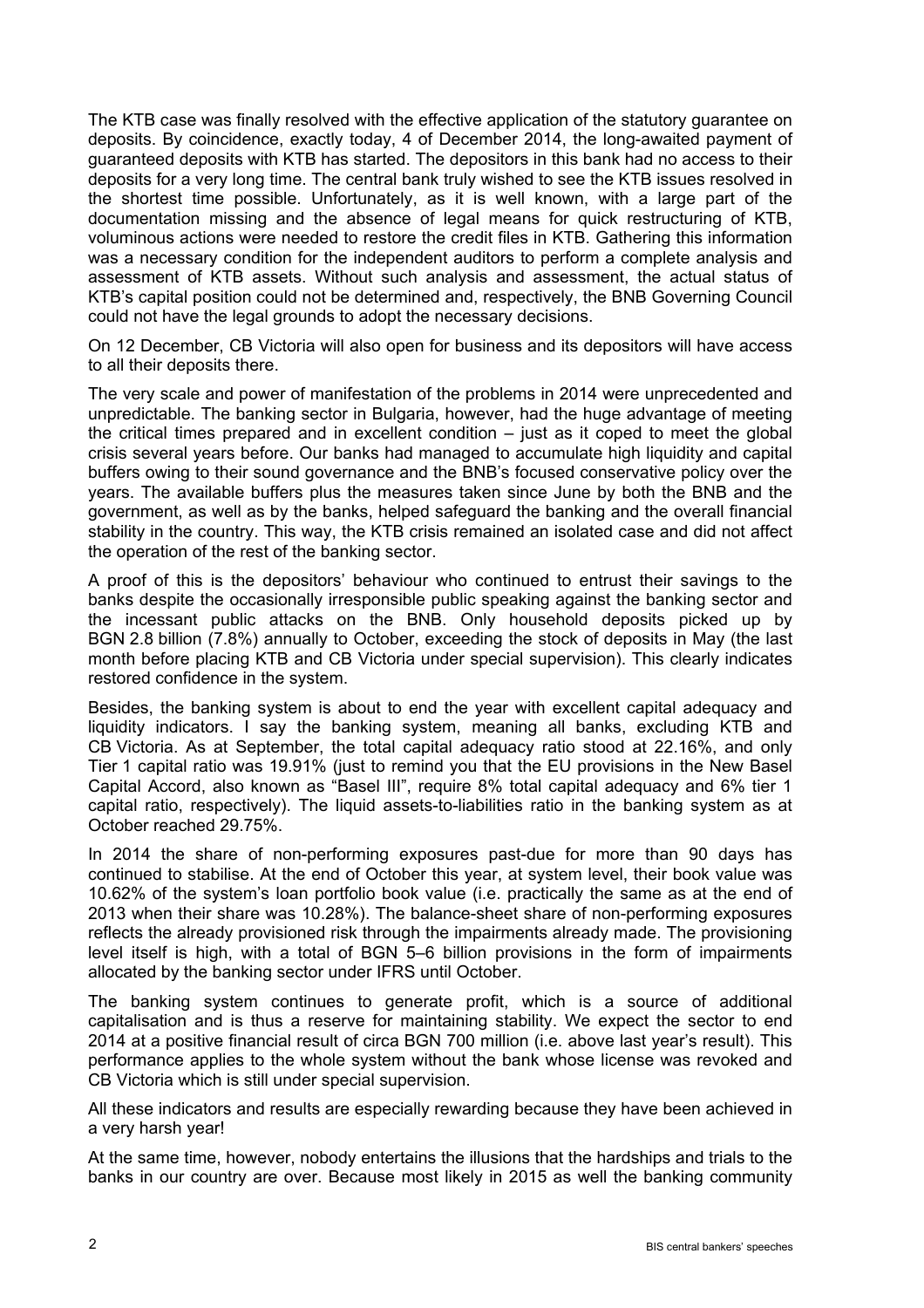will work in a testing business environment, where I do not rule out the possibility of new attempts to deliver blows against the sector, motivated by the intertwining economic, political and media interests, such as those we saw against the Bulgarian banking system right after KTB and CB Victoria were placed under special supervision.

The passing 2014 year has shown how dangerous to society, as well as useless for their authors, such attacks can actually be. Remember how, right here before you, a year ago I called your attention to the fact that we could expect political tension to rise and the topic of banks to be turned into an object of pre-election campaign and party bickering. Regrettably, this unpleasant prediction has come true. Throughout the past year we were not spared statements by party representatives who administered negative public judgments and pronounced the gloomiest of predictions about the banks in the country. The air of political insecurity bred all sorts of populist acts, including irrational legislative proposals with regard to both the banks and the BNB.

Could it be, however, that in 2015 we would witness a radical change in the thinking and actions of the political representatives and media circles towards more prudence and better awareness of the key role the banking sector has for the financial stability, economic growth and welfare of society? I don't know. But I do hope very much it would be so.

## Dear Colleagues,

Outside the issues related to the national specifics of the environment the banks operate in, I would take the opportunity to note some forthcoming amendments in the regulatory framework in 2015 relating to the introduction of new uniform European norms and practices with a direct impact on the work of credit institutions in Bulgaria.

In 2015 the Bank Recovery and Resolution Directive in the EU will come into effect, aiming to introduce EU-wide rules and tools for the Member States to deal with banks in trouble and to take timely and adequate measures to rescue viable institutions. This directive is going to be transposed in the Bulgarian law by means of new legal provisions and amendments to the existing legal framework (e.g. the Law on Credit Institutions, the Law on Bank Bankruptcy, and the Law on the BNB). Strategic decisions need to be made on establishing relevant competent authorities tasked with the responsibility of resolving banks and investment firms, on setting up resolution funds, and on the drawing up by the supervised entities of adequate plans for recovery or controlled restoration of their viability by restructuring.

In connection with the new EU capital framework CRD4, in 2014 the BNB began to implement the new reporting framework for supervisory purposes (the so-called FINREP and COREP), consisting of over 100 separate reporting forms. The additional supervisory reporting will meet the accumulated information needs of the Banking Supervision Department and will tackle the most sensitive sources of risk in banks' portfolios.

In 2015 it is expected that the EU-wide banking supervision rules will become more and more common in banking practices. Numerous technical standards, developed by the European Banking Authority (EBA) and adopted by the European Commission, are going to be put in place. In supervising the subsidiaries of euro area banks, the BNB is going to cooperate actively with the Single Supervisory Mechanism (SSM) which started in November 2014.

Last but not least is the BNB's intention to initiate an asset quality review of the entire banking system, which will cover all banks operating in Bulgaria. This will also be a key requirement if the government should decide, at some point, to start talks with the ECB for joining the SSM. The methodology of this review will be based on the highest standards already developed and applied by the ECB in the recently completed asset quality review in the euro area largest banks prior to their transition to the SSM. This review will be carried out with the help of an independent external consultant. It should start not later than the end of next year, depending on how the implementation of the new Bank Recovery and Resolution Directive advances, including the creation of the respective resolution fund. I assure you that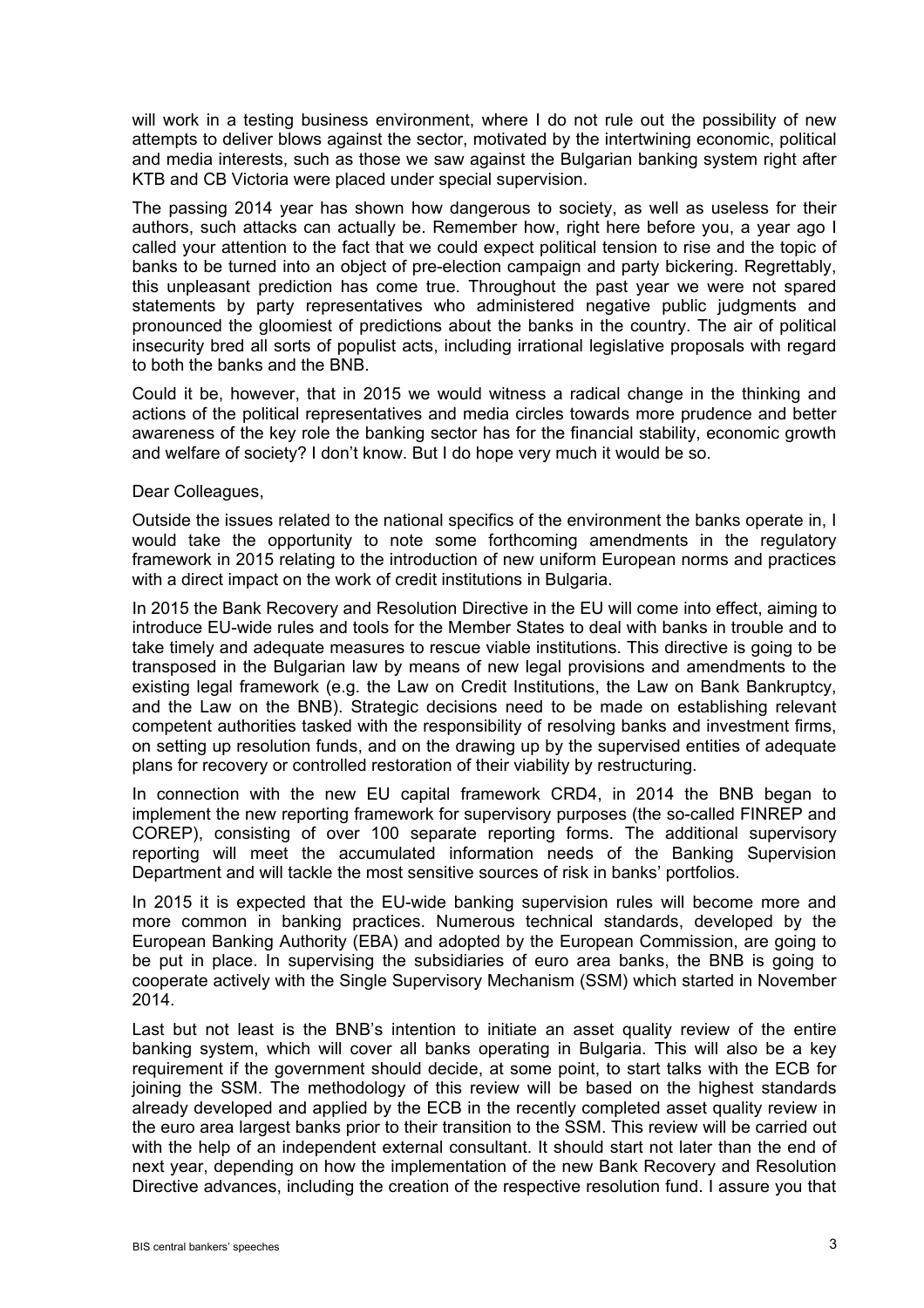the BNB is going to get commercial banks familiar, at an early enough stage, with the main elements of the methodology of the forthcoming asset quality review, so that each bank could budget the relevant costs (by analogy with the euro area where banks have borne the costs of their asset quality review).

## Dear friends,

The passing 2014 will regrettably be remembered for the vicious public pressure on the BNB. The central bank was under systematic and orchestrated attacks behind which one could see narrow corporate interests and political dependencies. Such focused, fierce and continuous attacks against the central bank are unheard of in today's advanced societies, and are certainly far from the European norms. Information about who paid for these attacks and whose money was spent on them is already becoming public knowledge. Even more interesting details may continue to come out in the months ahead. Then, I hope, it will become quite clear even to the public at large who has in fact defended the public interest and who has acted against it.

This multi-month campaign against the central bank (which by the way is still going on) has consumed impressively large financial, media and political resources. All of you have also observed the biased attempt of nationally representative organisations to misrepresent the BNB's actions and, ostensibly by accident, to divert the attention of the Bulgarian public from those who has abused people's trust and deposits. But all along while it was solving the case of KTB and CB Victoria, the BNB did not allow to be misled and deviate from the letter and spirit of the law. If somebody believed that by using Jimmy Hoffa's<sup>1</sup> methods they would force a strong institution like the BNB, with an earned reputation nationally and internationally, to circumvent the law or to obey personal or group interests, they were obviously mistaken.

In this regard please let me share a few general observations relating to the topic of frauds in KTB, the responsibility of the banking supervision, and the role of the central bank.

The KTB case can be compared with a series of cases in other countries. Over the last years alone in the EU and USA there were dozens of failed banks and banks in which frauds for billions of euros were discovered.

However, it should be noted that in all those cases no central bank was pressurised to take the full responsibility and to be scapegoated, unlike the continual public attacks here against the BNB. In other countries the responsible institutions and politicians have always held the understanding that the central bank's authority is of paramount importance for the calm of depositors and the stability of the banking system as a whole. All across the world that authority, and the independence of the central bank, are considered to be a long-term asset of the country. Consequently, central banks' actions have not been compromised under the pressure of temporary economic or political emotions.

All said so far does not mean that the BNB has no intention to draw conclusions for improving the efficiency of the banking supervision. Quite the opposite, the BNB has already undertaken serious steps in this direction.

Back in the summer we publicly announced a number of measures and actions for reviewing the supervisory framework and practices. I wish to remind you that as early as in July we sent an official letter to the EBA inviting them to carry out an independent review of the quality, capacity, practices and procedures of the BNB's Banking Supervision Department. In August we sent another letter to the International Monetary Fund (IMF) requesting them to organise a mission of the IMF and World Bank in Bulgaria under the Financial Sector Assessment Program (FSAP). On recommendation of the IMF, World Bank and EBA, the

<sup>1</sup> James Riddle ("Jimmy") Hoffa (1913–1975), a famous American labour union leader who in the 1960s was charged with and then convicted of ties with organised crime, corruption and financial fraud.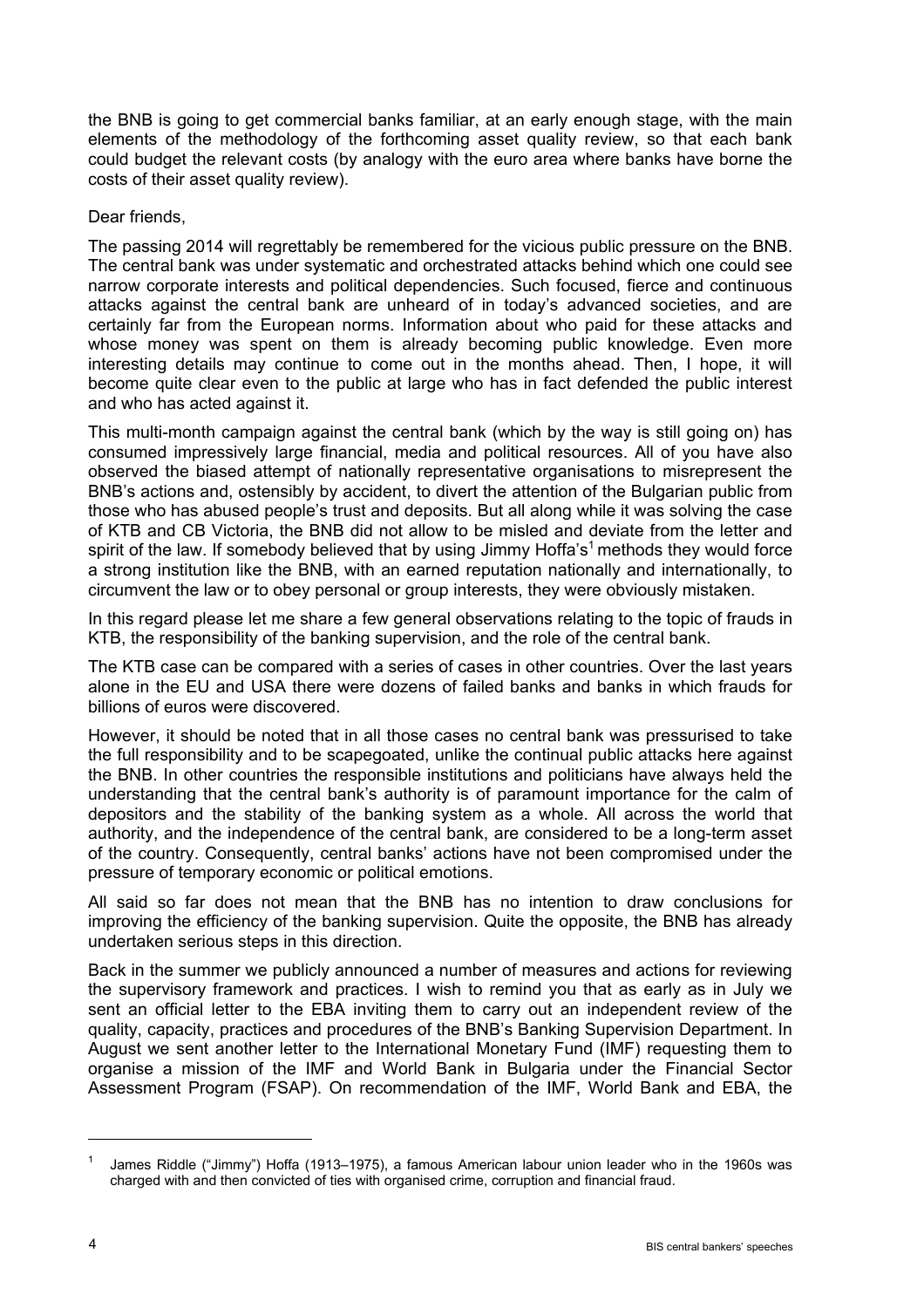Banking Supervision Department is now already working to assess the compliance of the supervisory practices in Bulgaria with the "Basel Core Principles"<sup>2</sup> for effective banking supervision as a first stage of the FSAP.

In addition, the BNB has already drawn up and proposed to the Members of Parliament a draft of amendments to the Law on the BNB and the Law on Credit Institutions, designed to rectify some weaknesses in the legal framework and to allow the BNB Governing Council to have more control over the banking supervision functions.

Because all of you here are well aware of the facts, but they were cunningly ignored and avoided by those who were attacking the BNB. Since June 1997 by law the BNB Governing Council has been the body that adopts all banking regulations (i.e. the ordinances defining the norms and requirements for banks' activities). However, supervision is exclusively entrusted to the deputy governor in charge of the Banking Supervision Department (no matter what his or her name is), who acts separately and independently. The crisis with KTB, and not only that one, clearly demonstrated that such immense concentration of power and responsibility in one official is a mistake of legislation. And we want to change this. Because bearing responsibility is not possible without having the relevant powers.

Whatever happens ahead, the events in 2014 will not rewrite the BNB's history of proven success in recent years. It is a fact that, thanks to the consistent efficient work of the central bank, including the banking supervision, during the global financial crisis not a single bank went bankrupt in Bulgaria. In other countries, even in the EU, problems with banks led to public costs running into hundreds of billions of euros. The Bulgarian citizens and taxpayers were saved from all that. The long-standing achievements of the BNB, and BNB's banking supervision in particular, should not be forgotten or erased easily – even if it turns out that some omissions may have been made in the KTB case.

It is also a fact that since June to date the BNB, the government and the commercial banks (under the strong leadership of the BNB) have successfully confined the negative effects on the rest of the banking sector after placing KTB and CB Victoria under special supervision. Making huge efforts, we continue to safeguard the financial stability in Bulgaria. In an extremely unfavourable situation of unprecedented public pressure, ferocious criticisms and direct attacks against the central bank, the BNB has once again managed to do its best.

The good news is that this year the BNB has practically stood a real and very heavy stress test. We have passed an exceptionally serious stress test of our independence. We have proved how our country, business and society have a strong institution they can rely on as a pillar of stability and for protecting the long-term public interest, an institution that does not give in to pressure and opportunistic interests.

On a day like this, when we normally weigh up past events, our thoughts could go further back in time, long before the worries of this passing year. Some events can often be more wisely judged when looked at from a longer historical perspective. If we take such a look back into the 135-year history of the BNB, we would see many examples demonstrating the strength of our central bank and its insusceptibility to coteries' intrigues and shallow trivial debates (which only absorb energy from the public creative resource, before vanishing in time).

But our history has witnessed obscurantist episodes too, when the BNB was suppressed to obey political or other temporary interests. The implications of such interventions have always been tragic for the country. Here is one brief example. On the famed date of 9 September 1944 the BNB Governing Council set a "buying" rate for the Soviet rouble (15 levs for 1 rouble) after being instructed on the telephone by the then Minister of Finance. Two days later, on 11 September 1944, the government ordered the BNB to stop buying the

 $\overline{a}$ 

<sup>2</sup> Basel Core Principles for Effective Banking Supervision of 14 September 2012.